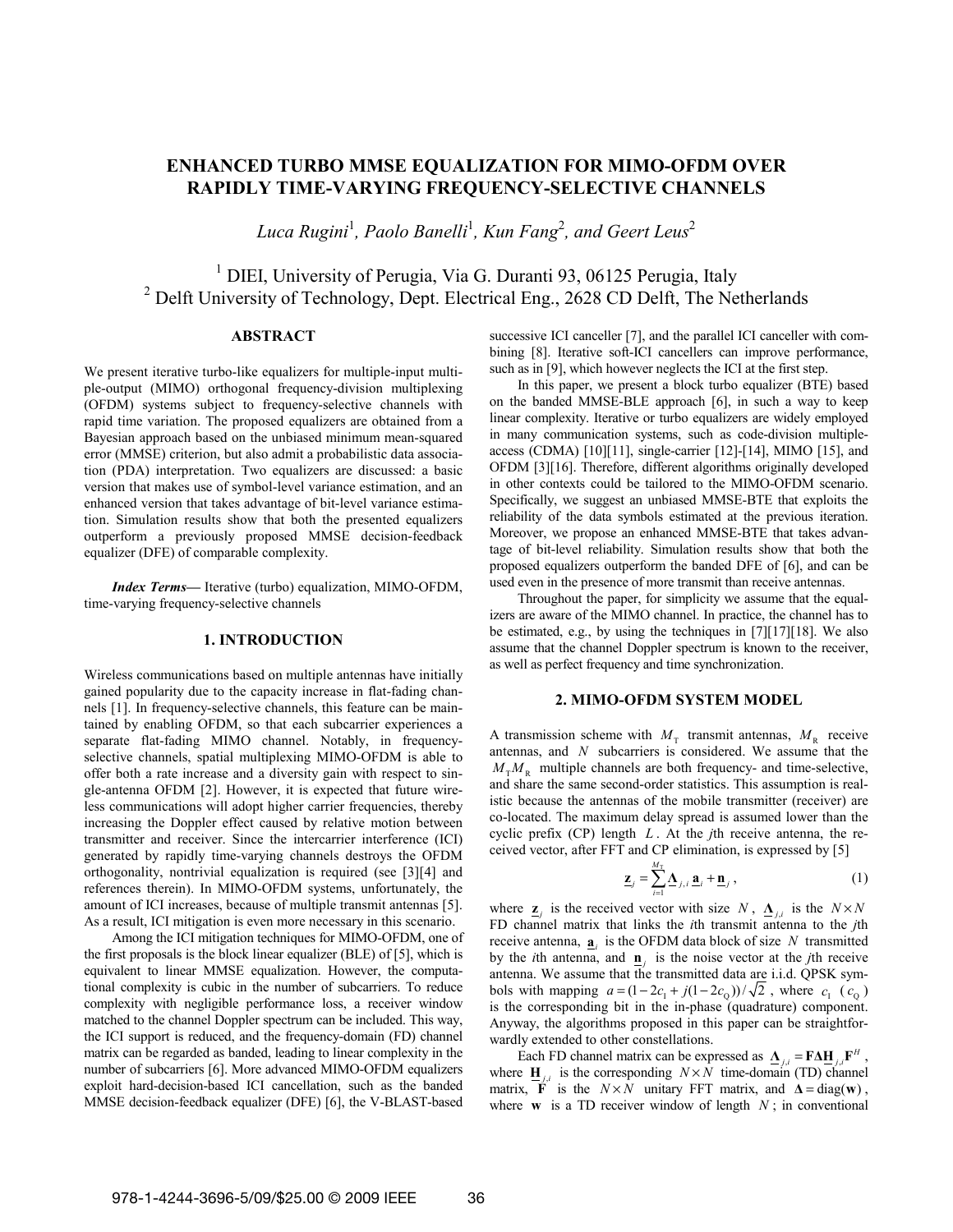OFDM systems, where windowing is absent,  $\Delta = I_N$ . In the presence of Doppler spread, the FD channel matrix  $\Delta_{i,i}$  is no longer diagonal, due to the ICI. However, a properly designed window **w** reduces the ICI support, making  $\Delta_{j,i}$  "more" banded [3]. This operation highly reduces the ICI error model of low-complexity banded equalizers, i.e., those equalizers that counteract only the main band of the FD channel matrix [4]. The noise term is expressed as  $\mathbf{n}_i = \mathbf{F} \Delta \mathbf{v}_i$ , where **v** is the TD complex additive white Gaussian noise (AWGN) vector at the *j*th receive antenna, with zero mean and covariance  $E{\{\underline{\mathbf{v}}_j \underline{\mathbf{v}}_j^{\textit{H}}\}} = \sigma_v^2 \mathbf{I}_N$ .

By assuming  $N_A$  active subcarriers, the data vector  $\mathbf{a}_i$  transmitted by the *i*th antenna is rewritten as  $\mathbf{a}_i = \mathbf{T}_{GB} \mathbf{a}_i$ , where  $\mathbf{a}_i$  is the useful data vector of size  $N_A$ , and  $\mathbf{T}_{GB} = [\mathbf{0}_{N_V/2 \times N_A}^T \mathbf{I}_{N_A} \mathbf{0}_{N_V/2 \times N_A}^T]^T$ is the  $N \times N_A$  matrix that inserts the  $N_V = N - N_A$  frequency guard bands. At the receiver, we eliminate the guard bands by  $z_i = R_{GB} \underline{z}_i$ , where  $\mathbf{R}_{GB} = \mathbf{T}_{GB}^T$ . By collecting all the received vectors in a unique vector  $\mathbf{z} = [\mathbf{z}_1^T \cdots \mathbf{z}_{M_R}^T]^T$ , we write

$$
z = \Lambda a + n , \qquad (2)
$$

with  $\mathbf{a} = [\mathbf{a}_1^T \cdots \mathbf{a}_{M_T}^T]^T$ ,  $\mathbf{\Lambda} = \begin{vmatrix} \vdots \\ \mathbf{\Lambda}_{M_{\mathrm{max}}} \end{vmatrix}$  $R, \mathbf{H}$   $M_R, \mathbf{H}_T$  $1, 1 \quad 1,$  $,1 \quad M_R,$  $\begin{array}{ccc} \mathbf{\Lambda}_{1,1} & \cdots & \mathbf{\Lambda}_{1,M} \\ \vdots & \vdots & \end{array}$  $M_{\rm R}$ , 1  $M_{\rm R}$ , *M*  $\begin{bmatrix} \mathbf{\Lambda}_{11} & \cdots & \mathbf{\Lambda}_{1\ M_n} \end{bmatrix}$ =  $\left\lfloor {\boldsymbol \Lambda}_{_{M_{\mathrm{R}}},1} \cdots {\boldsymbol \Lambda}_{_{M_{\mathrm{R}},M_{\mathrm{T}}}} \right\rfloor$  $\Lambda_{1,1} \cdots \Lambda$ **Λ**  $\Lambda_{M_{n-1}}\cdots\Lambda$ ...  $\mathbb{R}^n \rightarrow \mathbb{R}$  $\left| \begin{array}{c} \vdots \\ \cdots \\ \Lambda_{M-M-} \end{array} \right|$ ,  $\Lambda_{i,j} = \mathbf{R}_{GB} \underline{\Lambda}_{i,j} \mathbf{T}_{GB}$ ,

and  $\mathbf{n} = [\mathbf{n}_1^T \cdots \mathbf{n}_{M_n}^T]^T$ , with  $\mathbf{n}_i = \mathbf{R}_{GB} \mathbf{n}_i$ . The noise covariance is  $\mathbf{C}_{nn} = \mathbf{I}_{M_R} \otimes (\sigma_v^2 \hat{\mathbf{W}} \mathbf{W}^H)$ , where  $\mathbf{W} = \hat{\mathbf{R}}_{GB} \mathbf{F} \Delta$  and  $\otimes$  denotes the Kronecker product. We observe that, in (2), adjacent symbols (and adjacent observations) are related to the same antenna and to different subcarriers. Instead, in block-banded designs, adjacent symbols should be related to the same subcarrier and to different antennas. To this end, we define a suitable  $MN \times MN$  permutation matrix  $P_{(M,N)}$ , with 1's in the positions  $\{(i+1, \lfloor i/M \rfloor + 1 + N i_{\text{mod } M})\}_{i=0}^{MN-1}$  and 0's elsewhere, and rewrite (2) as

$$
z = \mathbf{P}_{(M_{\rm R}, N_{\rm A})} \mathbf{z} = A \mathbf{a} + \mathbf{n} \tag{3}
$$

where  $A = \mathbf{P}_{(M_R, N_A)} \Lambda \mathbf{P}_{(M_T, N_A)}^T$ ,  $a = \mathbf{P}_{(M_T, N_A)} \mathbf{a}$ , and  $n = \mathbf{P}_{(M_R, N_A)} \mathbf{n}$ .<br>This way, the MIMO-OFDM channel matrix  $A$  in (3) is approximately block-banded. As a consequence, we neglect the ICI coming from faraway subcarriers, and we replace the exact *Λ* with its blockbanded approximation  $B_{(0)}$ , as expressed by

$$
\boldsymbol{B}_{(Q)} = \boldsymbol{\Lambda} \circ \boldsymbol{\Theta}_{(Q)}, \qquad (4)
$$

where  $\circ$  denotes the Hadamard product,  $\boldsymbol{\Theta}_{(O)} = \boldsymbol{\Theta}_{(O)} \otimes \boldsymbol{1}_{M_p \times M_p}$ , and  $\mathbf{\Theta}_{(O)}$  is the  $N_A \times N_A$  Toeplitz matrix defined as  $[\mathbf{\Theta}_{(O)}]_{m,n} = 1$  for  $|m-n| \leq Q$  and  $[\mathbf{\Theta}_{(O)}]_{m,n} = 0$  for  $|m-n| > Q$ . Since the design parameter  $Q$  controls the width of the matrix band, it is used to trade off performance for complexity. Using (4), Eq. (3) can be rewritten as

$$
z = B(Q) a + E(Q) a + n \approx B(Q) a + n , \qquad (5)
$$

where the out-of-band ICI term  $\mathbf{E}_{(Q)} = A - \mathbf{B}_{(Q)}$  is neglected. Since  $\mathbf{B}_{(Q)}$  is block-banded, the right-hand side of (5) enables the design of low-complexity banded equalizers [4][6].

#### **3. BLOCK TURBO MMSE EQUALIZATION**

Block equalizers like [6][10][14] jointly estimate all the symbols in a given block, whereas sequential or serial equalizers separately estimate each data symbol [3][12][13]. Although block equalizers are in general more complex, the block-banded structure of  $B_{(0)}$ 

permits a remarkable complexity reduction, with little performance loss. The equalizers considered herein follow the block approach.

#### **3.1. Banded MMSE Block Turbo Equalizer**

Since the banded MMSE-BLE of [6] produces fairly good symbol estimates, these estimates can be exploited to iteratively refine the equalization in a turbo fashion. This idea has been proven to effectively counteract the ICI in single-antenna OFDM systems [16]. We apply a similar approach for MIMO-OFDM, in order to jointly compensate for the ICI caused by Doppler spreading and for the multiple-antenna interference due to spatial multiplexing.

Let us indicate the iteration index with the superscript *k*. We define  $\mathbf{m}^{(k)} = E\{\mathbf{a}\}\$ as the prior knowledge about the symbols to be estimated, and  $\mathbf{V}^{(k)} = E\{(\mathbf{a} - \mathbf{m}^{(k)})(\mathbf{a} - \mathbf{m}^{(k)})^H\}$  as the prior knowledge about their covariance, at iteration *k*. By the knowledge of  $m^{(k)}$ and  $V^{(k)}$ , a Bayesian MMSE approach leads to [19]

$$
\tilde{a}^{(k)} = V^{(k)} B_{(Q)}^H (B_{(Q)} V^{(k)} B_{(Q)}^H + C_{nn})^{-1} (z - B_{(Q)} m^{(k)}) + m^{(k)},
$$
 (6)

where  $\tilde{a}^{(k)}$  represents the soft estimate of the symbol vector with size  $M_{\text{T}} N_{\text{A}}$ , and  $\mathbf{C}_{nn} = (\sigma_v^2 \mathbf{W} \mathbf{W}^H) \otimes \mathbf{I}_{M_{\text{R}}}$ . Although we assume QPSK, we slightly modify (6) to obtain unbiased estimates, in such a way that the same equalizer expression can be used for QAM without scaling the decision thresholds. This leads to

$$
\tilde{a}^{(k)} = (T^{(k)})^{-1} B^H_{(Q)} (B_{(Q)} V^{(k)} B^H_{(Q)} + C_{nn})^{-1} (z - B_{(Q)} m^{(k)}) + m^{(k)}, (7)
$$

where  $T^{(k)}$  is an  $M_{\text{T}}N_{\text{A}} \times M_{\text{T}}N_{\text{A}}$  diagonal matrix that contains the multiplicative effect of the bias at iteration *k*, expressed by

$$
T^{(k)} = (B_{(Q)}^H (B_{(Q)} V^{(k)} B_{(Q)}^H + C_{nn})^{-1} B_{(Q)}) \circ I_{M_T N_A} .
$$
 (8)

At the beginning, we set  $k = 1$ . Since there is no prior knowledge,  $\mathbf{m}^{(1)} = \mathbf{0}_{M_T N_A \times 1}$  and  $\mathbf{V}^{(1)} = \mathbf{I}_{M_T N_A \times M_T N_A}$ . Hence, (6) coincides with the biased MMSE-BLE [6]  $\hat{a}^{(1)} = \hat{B}_{(0)}^H (\mathbf{B}_{(0)} \mathbf{B}_{(0)}^H + \mathbf{C}_{nn})^{-1} z$ , while (7) reduces to its unbiased modification. But after the first iteration, the estimated vector  $\tilde{a}^{(k)}$  contains useful information about the transmitted bits. To quantify this information, we define the *a priori* log-likelihood ratio (LLR) and the *a posteriori* LLR as [12]

$$
\lambda_{\text{pri}}(c_{l,1}) = \ln \frac{\Pr\{c_{l,1} = 0\}}{\Pr\{c_{l,1} = 1\}}, \quad \lambda_{\text{post}}(c_{l,1}) = \ln \frac{\Pr\{c_{l,1} = 0 \mid \tilde{a}_{l,1}^{(k)}\}}{\Pr\{c_{l,1} = 1 \mid \tilde{a}_{l,1}^{(k)}\}}, \quad (9)
$$

respectively, where  $c_{i,1}$  represents the *l*th in-phase bit of *a*, and  $\tilde{a}_{i,1}^{(k)}$ is the *l*th estimated symbol in  $\text{Re}\{\tilde{a}^{(k)}\}\$  (similar expressions hold true for the quadrature bit  $c_{l,Q}$ ). We also define the extrinsic LLR as

$$
\lambda_{\text{extr}}(c_{l,1}) = \lambda_{\text{post}}(c_{l,1}) - \lambda_{\text{pri}}(c_{l,1}),
$$
\n(10)

which represents the amount of additional information on the bit  $c_{11}$  gained by the equalizer. By assuming a Gaussian probability density function (pdf)  $p(\tilde{a}_i^{(k)} | a_i = \alpha)$ , where  $a_i = a_{i,1} + ja_{i,0}$  and  $\alpha \in \{(\pm 1 \pm j)/\sqrt{2}\}\;$  is one of the four QPSK points, and approximating  $V^{(k)}$  as diagonal, it can be shown that (7) leads to [16]

$$
\lambda_{\text{extr},1}^{(k)} = \sqrt{8} ((T^{(k)})^{-1} - V^{(k)})^{-1} \operatorname{Re} {\{\tilde{a}}^{(k)}\},
$$
  

$$
\lambda_{\text{extr},2}^{(k)} = \sqrt{8} ((T^{(k)})^{-1} - V^{(k)})^{-1} \operatorname{Im} {\{\tilde{a}}^{(k)}\},
$$
 (11)

where  $\lambda_{\text{extr,1}}^{(k)} = [\lambda_{\text{extr}}(c_{1,1}) \cdots \lambda_{\text{extr}}(c_{M_{\text{r}}N_A,1})]^T$  at iteration *k*, and  $\lambda_{\text{extr,Q}}^{(k)}$  is defined in the same way. By similarly defining  $\lambda_{\text{pri},I}^{(k)}$ ,  $\lambda_{\text{pri},Q}^{(k)}$ ,  $\lambda_{\text{post},I}^{(k)}$ , and  $\lambda_{\text{post},Q}^{(k)}$ , the unbiased MMSE-BTE algorithm can be summarized as follows.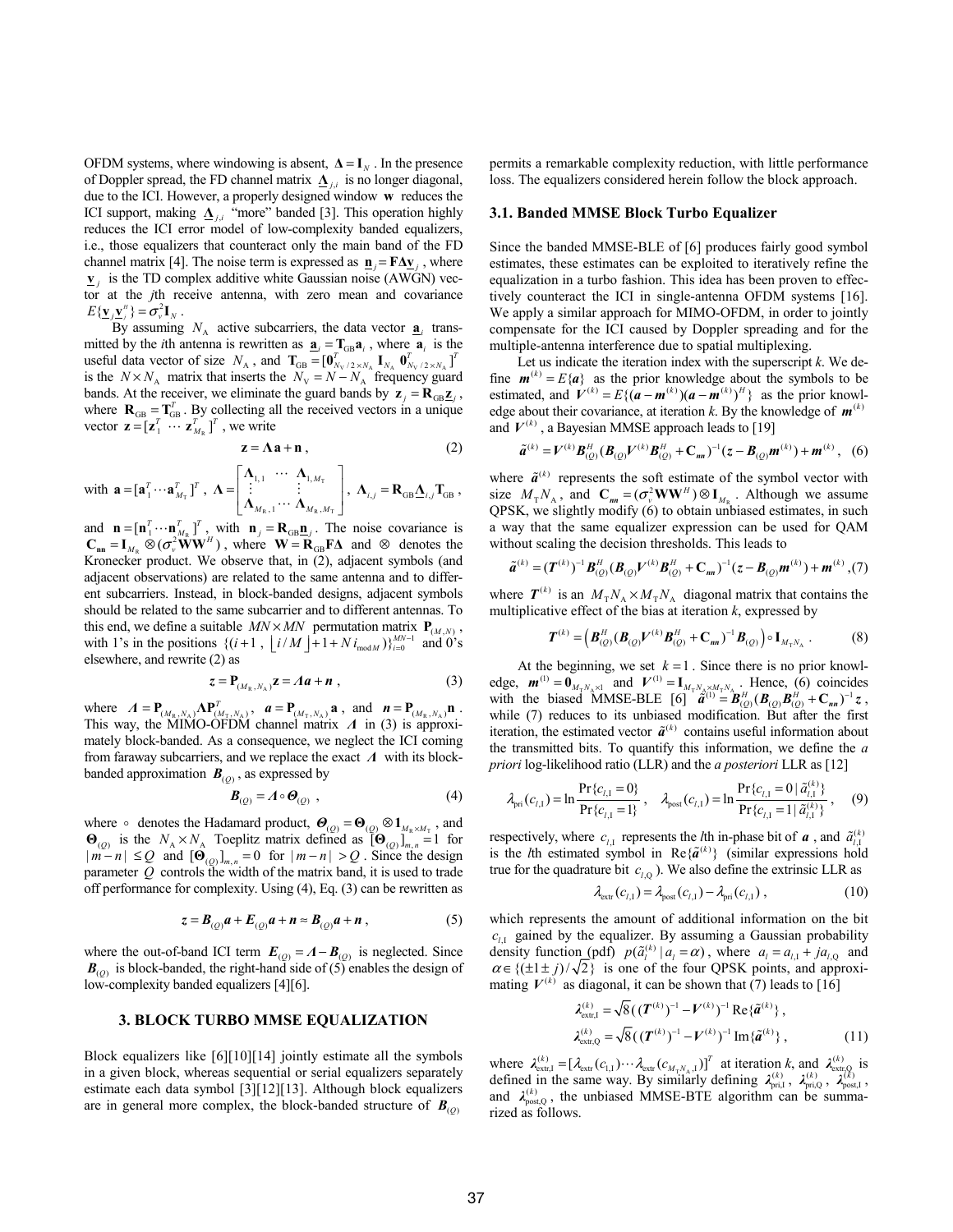*Symbol-level MMSE-BTE algorithm* 

- 00. Choose the bandwidth parameter *Q* and the maximum number of iterations *K* ;
- 01. Set the iteration index  $k = 1$ ;
- 02. If  $k = 1$ , set  $\lambda_{\text{pri},1}^{(1)} = \mathbf{0}_{M_T N_A \times 1}$  and  $\lambda_{\text{pri},Q}^{(1)} = \mathbf{0}_{M_T N_A \times 1}$ , otherwise set  $\lambda_{\text{pri},1}^{(k)} = \lambda_{\text{post},Q}^{(k-1)}$  and  $\lambda_{\text{pri},Q}^{(k)} = \lambda_{\text{post},Q}^{(k-1)}$ ;
- 03. Evaluate the a priori symbol mean as [12]

$$
\mathbf{m}^{(k)} = \frac{\sqrt{2}}{2} \left( \tanh \frac{\mathbf{\lambda}_{\text{pri},1}^{(k)}}{2} + j \tanh \frac{\mathbf{\lambda}_{\text{pri},Q}^{(k)}}{2} \right); \tag{12}
$$

04. Evaluate the a priori symbol variance as [12]

 $V^{(k)} = I_{M_T N_A} - \text{Diag}(\boldsymbol{m}^{(k)}) \text{Diag}(\boldsymbol{m}^{(k)})^H$ ; (13)

- 05. Evaluate  $T^{(k)}$  as in (8), using  $V^{(k)}$  from (13); 06. Estimate the symbol vector  $\tilde{a}^{(k)}$  using (7) with  $m^{(k)}$ ,  $V^{(k)}$ ,
- and  $T^{(k)}$  expressed by (12), (13), and (8), respectively;
- 07. Evaluate the extrinsic LLR's  $\lambda_{\text{ext,r,I}}^{(k)}$  and  $\lambda_{\text{ext,r,Q}}^{(k)}$  using (11);
- 08. Evaluate the a posteriori LLR using  $\lambda_{\text{post},I}^{(k)} = \lambda_{\text{pri},I}^{(k)} + \lambda_{\text{extr,I}}^{(k)}$  and  $\lambda_{\text{post},Q}^{(k)} = \lambda_{\text{pri},Q}^{(k)} + \lambda_{\text{extr,Q}}^{(k)}$ ;
- 09. If  $\vec{k} = K$ , terminate the iterative procedure with output  $\lambda_{\text{post}}^{(K)}$ and  $\lambda_{\text{post},Q}^{(k)}$ , otherwise set  $k \leftarrow k+1$  and go back to Line 02.

As far as complexity is concerned, most of the operations are spent in Line 06, where the symbol estimation (7) is performed. The major cost of (7) is computing  $A_{(Q)}^{(k)} = B_{(Q)}V^{(k)}B_{(Q)}^H + C_{nn}$ , which is  $O(Q^2M_{\rm T}M_{\rm R}^2N_{\rm A})$  [6], and performing the inverse of  $A_{(Q)}^{(k)}$ . However, by employing MBAE-SOE windows [4], **C***nn* is block-banded, and therefore low-complexity algorithms for inverting  $A_{(0)}^{(k)}$  are available [20]. Actually, matrix inversion is circumvented by means of lowcomplexity routines for block-banded factorizations, which leads to  $O(Q^2M_R^3N_A)$  [6]. As a result, the computational complexity of the unbiased banded MMSE-BTE is  $O(KQ^2 \max\{M_{\rm T}, M_{\rm R}\} M_{\rm R}^2 N_{\rm A})$  per data block, i.e., linear in the number of subcarriers. Low-complexity algorithms can be employed also for the computation of  $T^{(k)}$  in (8), because only the main block-band of  $(A_{(0)}^{(k)})^{-1}$  is necessary [20].

When the symbol constellation is different from QPSK, the presented banded MMSE-BTE algorithm only requires minor modifications. For instance, for 8-PSK, three prior LLR's have to be used, and (12) has to be replaced by a different expression (see Table II in [12]). Anyway, since the unbiased MMSE equalizer (7) stays the same, the computational complexity does not change significantly. This is a key point for multilevel constellations such as 16-QAM, i.e., when unbiased MMSE turbo equalizers outperform biased ones [14]. We also note that, like the serial turbo equalizer in [3], our BTE does not include any channel decoder; anyway, channel decoding (e.g., convolutional) can be easily incorporated into the turbo loop [16].

We now discuss three alternative approaches that lead to the same unbiased MMSE-BTE, which we have presented as an iterative Bayesian linear MMSE equalizer aided by nonlinear soft decisions (12). Specifically, in (7), a unique matrix  $A_{(Q)}^{(k)} = B_{(Q)}V^{(k)}B_{(Q)}^H + C_{nn}$ is used for all the subcarriers. On the contrary, the *turbo principle*, when estimating the *i*th symbol, forces the *i*th entry of  $m^{(k)}$  to zero, and the  $(i, i)$ th entry of  $V^{(k)}$  to one. However, by the matrix inversion lemma, it can be shown that the (biased) turbo-principle-based approach produces the same estimated vector  $\tilde{a}^{(k)}$  of (7), apart from a diagonal bias matrix (see [16] for single-antenna OFDM). Therefore, the turbo-principle-based approach is essentially equivalent to the proposed Bayesian approach. Moreover, a minimum variance unbiased (MVU) BTE has been derived in [14] using *soft interference cancellation*, for single-antenna single-carrier systems subject to time-invariant channels. Despite the different scenario, after few mathematical manipulations, the expression of the MVU-BTE [14] is formally equivalent to the unbiased MMSE-BTE in (7). Hence, also the soft-ICI-cancellation-based approach brings us to the same equalizer obtained by our Bayesian approach. In addition, there also exists an interesting connection with the *probabilistic data association*  (PDA) approach, which is equivalent to the (biased) MMSE-BTE with soft interference cancellation [21]. The connection between PDA and turbo MMSE equalizers becomes clear if we consider that both approaches update a posteriori probabilities (or LLR's) using Gaussian approximations. However, the equivalence (proved in [21] for single-carrier MIMO systems) is not straightforward, because turbo MMSE equalizers usually employ scalar Gaussian approximations, whereas PDA exploit vector Gaussian approximations.

The connection between the proposed MMSE-BTE and PDAbased equalizers opens the way to some considerations about the expected performance gain provided by the turbo iterations. Bearing in mind the equivalence with soft ICI cancellation, we expect that the proposed equalizer should outperform hard-decision ICI cancellers, such as DFE [15]. But PDA is generally regarded as a near maximum-likelihood technique, and hence a substantial performance gain is expected. In particular, some PDA methods are applied also in the overloaded case, when the channel matrix is fat [15]. As a consequence, we expect that the proposed unbiased MMSE-BTE can work also when there are more transmit than receive antennas.

## **3.2. Enhanced Equalization Using Bit-Level Processing**

We now introduce a simple but effective variation of the previous unbiased banded MMSE-BTE. Clearly, the size of  $V^{(k)}$  in (7) is equal to the number of data symbols, and consequently  $V^{(k)}$  models the a priori variance at the symbol level. An improved model can be obtained by differentiating the prior knowledge in the inphase and quadrature components, i.e., by using two different a priori variances for the two bits of the same QPSK symbol. In this case, for a given symbol, when the in-phase bit is badly estimated and the quadrature bit is well estimated, two different variances are used, instead of their average only. This improved model should lead to a performance gain, as already shown in [13] for singleantenna single-carrier systems in time-invariant channels.

To enable the bit-level banded MMSE-BTE, we switch to the real-based model of (5), and we define  $\overline{z} = [Re{z^T},Im{z^T}]^T$ ,  $\overline{\mathbf{a}} = [\text{Re} \{\boldsymbol{a}^T\}, \text{Im} \{\boldsymbol{a}^T\}]^T$ ,  $\overline{\mathbf{n}} = [\text{Re} \{\boldsymbol{n}^T\}, \text{Im} \{\boldsymbol{n}^T\}]^T$ , and

$$
\overline{\mathbf{B}}_{(Q)} = \begin{bmatrix} \text{Re}\{\boldsymbol{B}_{(Q)}\} & -\text{Im}\{\boldsymbol{B}_{(Q)}\} \\ \text{Im}\{\boldsymbol{B}_{(Q)}\} & \text{Re}\{\boldsymbol{B}_{(Q)}\} \end{bmatrix} . \tag{14}
$$

Similarly to Section 2, we permute the elements in such a way that the real and imaginary components of the same symbol are adjacent, so that we can maintain the block-banded structure, with real blocks of double size with respect to the complex model. Hence, we define  $\overline{z} = \mathbf{P}_{(2,M_RN_A)}\overline{z}$ ,  $\overline{\mathbf{B}}_{(Q)} = \mathbf{P}_{(2,M_RN_A)}\overline{\mathbf{B}}_{(Q)}\mathbf{P}_{(2,M_TN_A)}^T$ ,  $\overline{\mathbf{a}} = \mathbf{P}_{(2,M_TN)}\overline{\mathbf{a}}$ , and  $\overline{n} = P_{(2, M_R N_A)} \overline{n}$ , and apply to the permuted real vector  $\overline{z}$  the modified version of  $(7)$ , as expressed by

$$
\tilde{\vec{a}}^{(k)} = (\overline{T}^{(k)})^{-1} \overline{B}_{(Q)}^T (\overline{B}_{(Q)} \overline{V}^{(k)} \overline{B}_{(Q)}^T + C_{\overline{m}})^{-1} (\overline{z} - \overline{B}_{(Q)} \overline{m}^{(k)}) + \overline{m}^{(k)}, (15)
$$

where  $\tilde{\vec{a}}^{(k)}$ ,  $\overline{\vec{Y}}^{(k)}$ ,  $\overline{\vec{V}}^{(k)}$ ,  $C_{\overline{n}}$  and  $\overline{\vec{m}}^{(k)}$  are the real-valued versions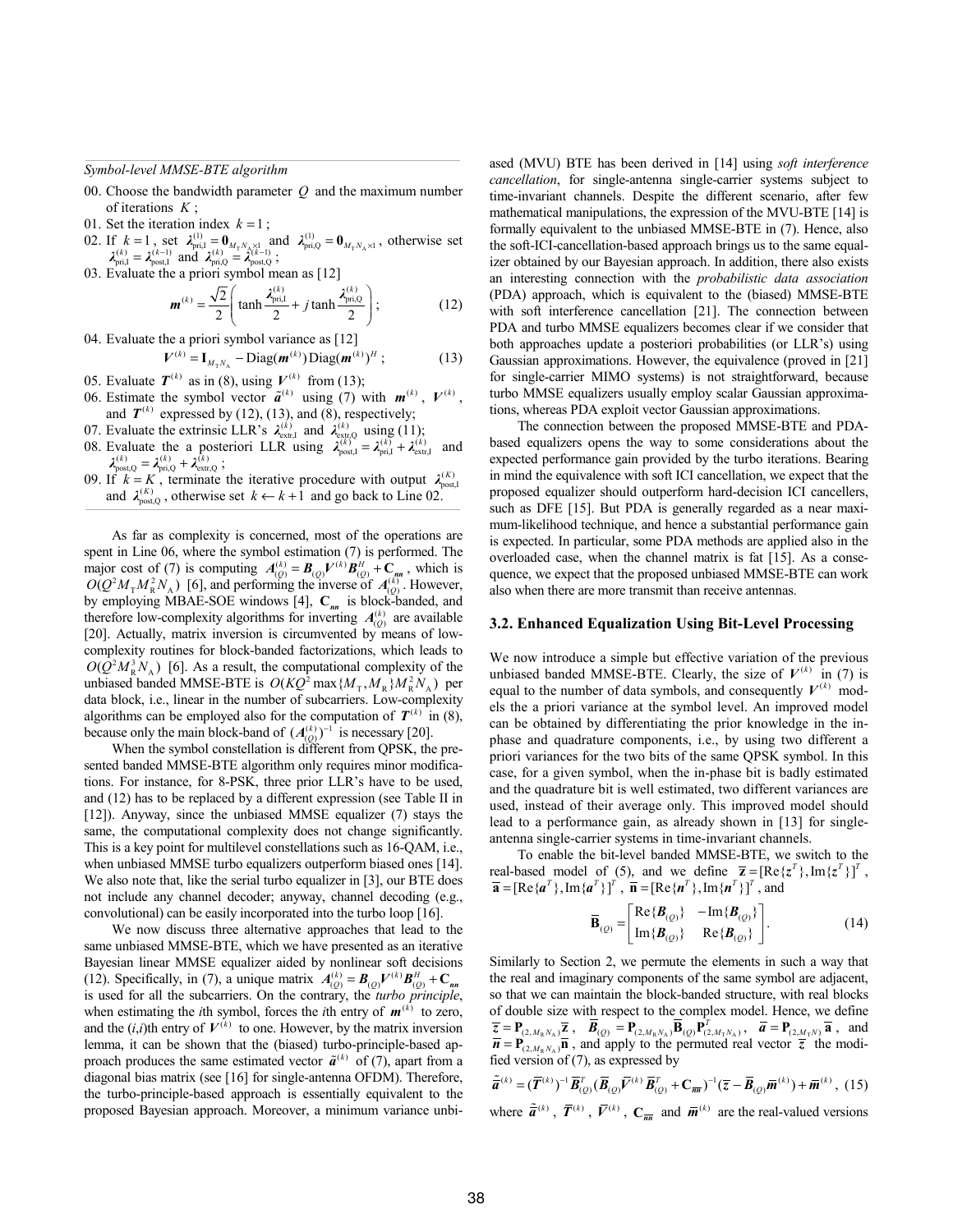of their corresponding quantities. By defining the real-extended extrinsic LLR vector as  $\overline{\lambda}_{ext}^{(k)} = \mathbf{P}_{(2,M_TN_A)}[\lambda_{ext,T}^{(k)}, \lambda_{ext,T}^{(k)}, T]^{T}$ , and similarly  $\overline{\lambda}_{ext}^{(k)}$  and  $\overline{\lambda}_{post}^{(k)}$ , the enhanced banded MMSE-BTE algorithm can be expressed as follows.

*Bit-level MMSE-BTE algorithm* 

- 00. Choose the parameter  $Q$  and the number of iterations  $K$ ;
- 01. Set the iteration index  $k = 1$ ;
- 02. If  $k = 1$ , set  $\overline{\lambda}_{pri}^{(1)} = \mathbf{0}_{2M_TN_A\times 1}$ , otherwise  $\overline{\lambda}_{pri}^{(k)} = \overline{\lambda}_{post}^{(k-1)}$ .
- 03. Evaluate the a priori bit mean as  $\overline{m}^{(k)} = 2^{-1/2} \tanh(\overline{\lambda}_{\text{pri}}^{(k)}/2)$ ;
- 04. Evaluate the a priori bit variance as

$$
\overline{V}^{(k)} = \frac{1}{2} \mathbf{I}_{2M_{\mathrm{T}}N_{\mathrm{A}}} - \text{Diag}(\overline{\boldsymbol{m}}^{(k)}) \text{Diag}(\overline{\boldsymbol{m}}^{(k)})^T ; \qquad (16)
$$

05. Evaluate 
$$
\overline{\mathbf{T}}^{(k)} = (\overline{\mathbf{B}}_{(Q)}^H \overline{\mathbf{A}}_{(Q)} \overline{\mathbf{V}}^{(k)} \overline{\mathbf{B}}_{(Q)}^T + \mathbf{C}_{\overline{m}n}^T)^{-1} \overline{\mathbf{B}}_{(Q)}^T \circ \mathbf{I}_{2M_TN_A}
$$
;

- 06. Estimate the vector  $\overline{a}^{(k)}$  using (15);
- 07. Evaluate the extrinsic LLR  $\overline{\lambda}_{ext_{\overline{k}}}^{(k)} = \sqrt{8} ((\overline{T}^{(k)})^{-1} \overline{V}^{(k)})^{-1} \tilde{\overline{a}}^{(k)}$ ;
- 08. Evaluate the a posteriori LLR  $\overline{\lambda}_{\text{post}}^{(k)} = \overline{\lambda}_{\text{pri}}^{(k)} + \overline{\lambda}_{\text{extr}}^{(k)}$ ;
- 09. If  $k = K$ , terminate the iterative procedure with output  $\overline{\lambda}_{post}^{(K)}$ , otherwise set  $k \leftarrow k + 1$  and go back to Line 02.

With respect to the symbol-level case, the bit-level MMSE-BTE employs matrices of double dimensions. For instance, the number of mathematical operations in (15) increases of a factor of about *eight* with respect to  $(7)$ . However, in the bit-level algorithm, the single operations are real-valued and hence less costly. Since one complex multiplication is equivalent to *four* real multiplications, the complexity of the bit-level algorithm is roughly doubled with respect to the symbol-level version. In the first iteration, the two versions give the same results, and hence the symbol-level version is preferable.

We observe that the presented bit-level MMSE-BTE algorithm assumes a diagonal  $\overline{V}^{(k)}$  (16) and therefore neglects the crosscorrelation between the real and the imaginary parts of the same symbol. Obviously, the crosscorrelation can be incorporated to further improve performance [13]. In this case,  $\overline{V}^{(k)}$  becomes block-diagonal with blocks of size two, and therefore it does not destroy the whole block-banded structure. Noteworthy, the real-imaginary approach can also be applied to other constellation formats [13].

Finally, we remind that a similar iterative approach has been explored in the context of multiuser detection [11]. Indeed, the iterative receiver of [11] employs the so-called *widely linear* (WL) processing to counteract the multiuser interference, which is rotationally variant (or improper). Due to the inclusion of conjugate observations, a WL turbo equalizer would be equivalent to our bit-level algorithm.

#### **4. SIMULATION COMPARISON**

We consider an MIMO-OFDM system with  $N = 128$ ,  $N_A = 96$ , and  $L = 8$ . We assume that the  $M<sub>T</sub>M<sub>R</sub>$  channels are independent. The power-delay profile follows a truncated exponential distribution with sample-normalized rms delay spread  $\sigma = 3$ . Each channel path is characterized by Rayleigh fading and Jakes' Doppler spectrum. The maximum Doppler spread is 15% of the subcarrier spacing. For all the banded equalizers, MBAE-SOE windowing [4] is assumed. The SNR is normalized with respect to  $M<sub>T</sub>$ .

Fig. 1 shows the BER performance of the symbol-level banded MMSE-BTE after  $K = 2$  iterations, compared with the BER of the full MMSE-BLE [5] and of the banded MMSE-BLE [6], when

 $M<sub>r</sub> = 2$  and  $M<sub>R</sub> = 2$ , as a function of the bandwidth parameter Q. For all  $Q$ 's, the BTE drastically outperforms the corresponding BLE, at a price of double complexity, which scales with  $KQ^2$ . Fig. 2 compares the BER of the proposed equalizers, including the enhanced bit-level version, with the BER of the banded block DFE (BDFE) [6]. The banded BDFE [6] has double complexity with respect to the banded BLE, i.e., the same complexity of the symbollevel banded BTE with  $K = 2$ . The significant gain of BTE with respect to BDFE is evident. The BER can be improved further by using the enhanced bit-level BTE, paying additional complexity.

We now consider the overloaded case, with  $M<sub>T</sub> = 3$  transmit and  $M<sub>R</sub> = 2$  receive antennas, in Figs. 3-4. This scenario is quite challenging because in this case linear methods do not work. Fig. 3 displays that a third iteration can help. From Fig. 4, it is noteworthy that also the BDFE does not work properly; on the contrary, both the proposed BTE's are able to reduce the BER up to  $10^{-2}$ , which is a satisfying result for low-complexity estimators of uncoded bits in overloaded MIMO-OFDM scenarios.

## **5. CONCLUSIONS**

We have proposed two low-complexity iterative banded MMSE block equalizers for MIMO-OFDM systems in rapidly timevarying multipath channels. Simulation results have shown that both equalizers outperform a DFE with comparable complexity, and can be applied in scenarios with more transmit than receive antennas. Future work may consider also space-time-coding (STC) OFDM systems, and a BER performance analysis investigation.

#### **6. REFERENCES**

[1] G. J. Foschini, "Layered space-time architecture for wireless communication in a fading environment when using multi-element antennas," *Bell Labs Tech. J.*, pp. 41-59, Autumn 1996.

[2] H. Bölcskei, D. Gesbert, and A. J. Paulraj, "On the capacity of OFDMbased spatial multiplexing systems," IEEE Trans. Commun., vol. 50, pp. 225-234, Feb. 2002.

[3] P. Schniter, "Low-complexity equalization of OFDM in doubly selective channels," IEEE Trans. Signal Process., vol. 52, pp. 1002-1011, Apr. 2004.

[4] L. Rugini, P. Banelli, and G. Leus, "Low-complexity banded equalizers for OFDM systems in Doppler spread channels," *EURASIP J. Appl. Signal Process.*, vol. 2006, Article ID 67404, pp. 1-13, 2006.

[5] A. Stamoulis, S. N. Diggavi, and N. Al-Dhahir, "Intercarrier interference in MIMO OFDM," IEEE Trans. Signal Process., vol. 50, pp. 2451-2464, Oct. 2002.

[6] L. Rugini and P. Banelli, "Banded equalizers for MIMO-OFDM in fast time-varying channels," *EUSIPCO 2006*, Florence, Italy, Sept. 2006.

[7] W.-G. Song and J.-T. Lim, "Channel estimation and signal detection for MIMO-OFDM with time varying channels," IEEE Commun. Lett., vol. 10, pp. 540-542, Jul. 2006.

[8] R. Li, Y. Li and B. Vucetic, "Iterative receiver for MIMO-OFDM systems with joint ICI cancellation and channel estimation," in Proc. IEEE *WCNC 2008*, Las Vegas, USA, pp. 7-12, Mar./Apr. 2008.

[9] M. Zhao, Z. Shi, and M. C. Reed, "An iterative receiver with channel estimation for MIMO-OFDM over a time and frequency dispersive fading channel," in Proc. *IEEE GLOBECOM 2007*, Washington, USA, pp. 4155-4159, Nov. 2007.